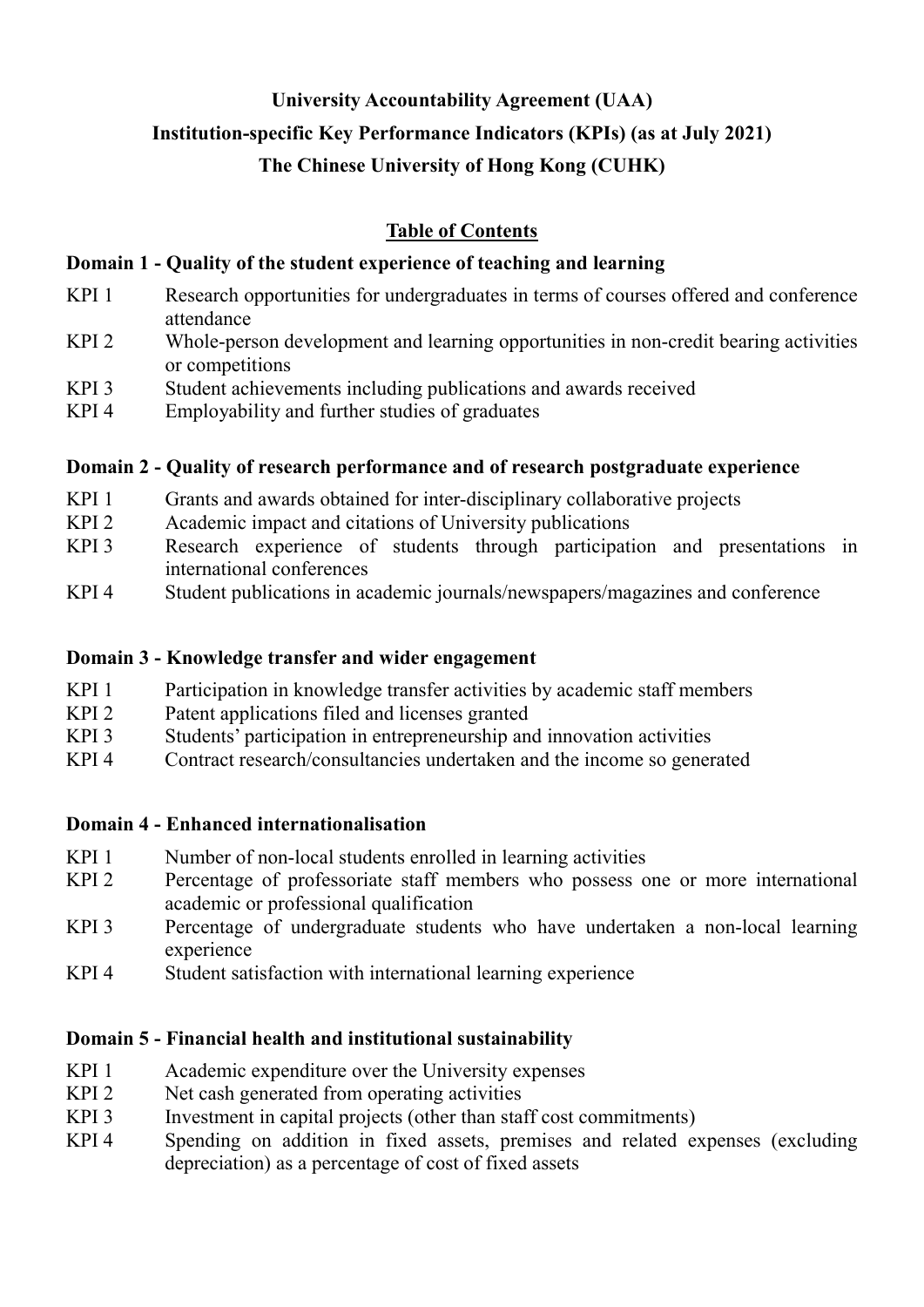## **Domain 1 - Quality of the student experience of teaching and learning**

- KPI 1 Research opportunities for undergraduates in terms of courses offered and conference attendance
- KPI 2 Whole-person development and learning opportunities in non-credit bearing activities or competitions
- KPI 3 Student achievements including publications and awards received
- KPI 4 Employability and further studies of graduates

#### **Domain 2 - Quality of research performance and of research postgraduate experience**

- KPI 1 Grants and awards obtained for inter-disciplinary collaborative projects
- KPI 2 Academic impact and citations of University publications<br>KPI 3 Research experience of students through participati
- Research experience of students through participation and presentations in international conferences
- KPI 4 Student publications in academic journals/newspapers/magazines and conference

#### **Domain 3 - Knowledge transfer and wider engagement**

- KPI 1 Participation in knowledge transfer activities by academic staff members
- KPI 2 Patent applications filed and licenses granted
- KPI 3 Students' participation in entrepreneurship and innovation activities
- KPI 4 Contract research/consultancies undertaken and the income so generated

#### **Domain 4 - Enhanced internationalisation**

- KPI 1 Number of non-local students enrolled in learning activities
- KPI 2 Percentage of professoriate staff members who possess one or more international academic or professional qualification
- KPI 3 Percentage of undergraduate students who have undertaken a non-local learning experience
- KPI 4 Student satisfaction with international learning experience

## **Domain 5 - Financial health and institutional sustainability**

- KPI 1 Academic expenditure over the University expenses
- KPI 2 Net cash generated from operating activities
- KPI 3 Investment in capital projects (other than staff cost commitments)
- KPI 4 Spending on addition in fixed assets, premises and related expenses (excluding depreciation) as a percentage of cost of fixed assets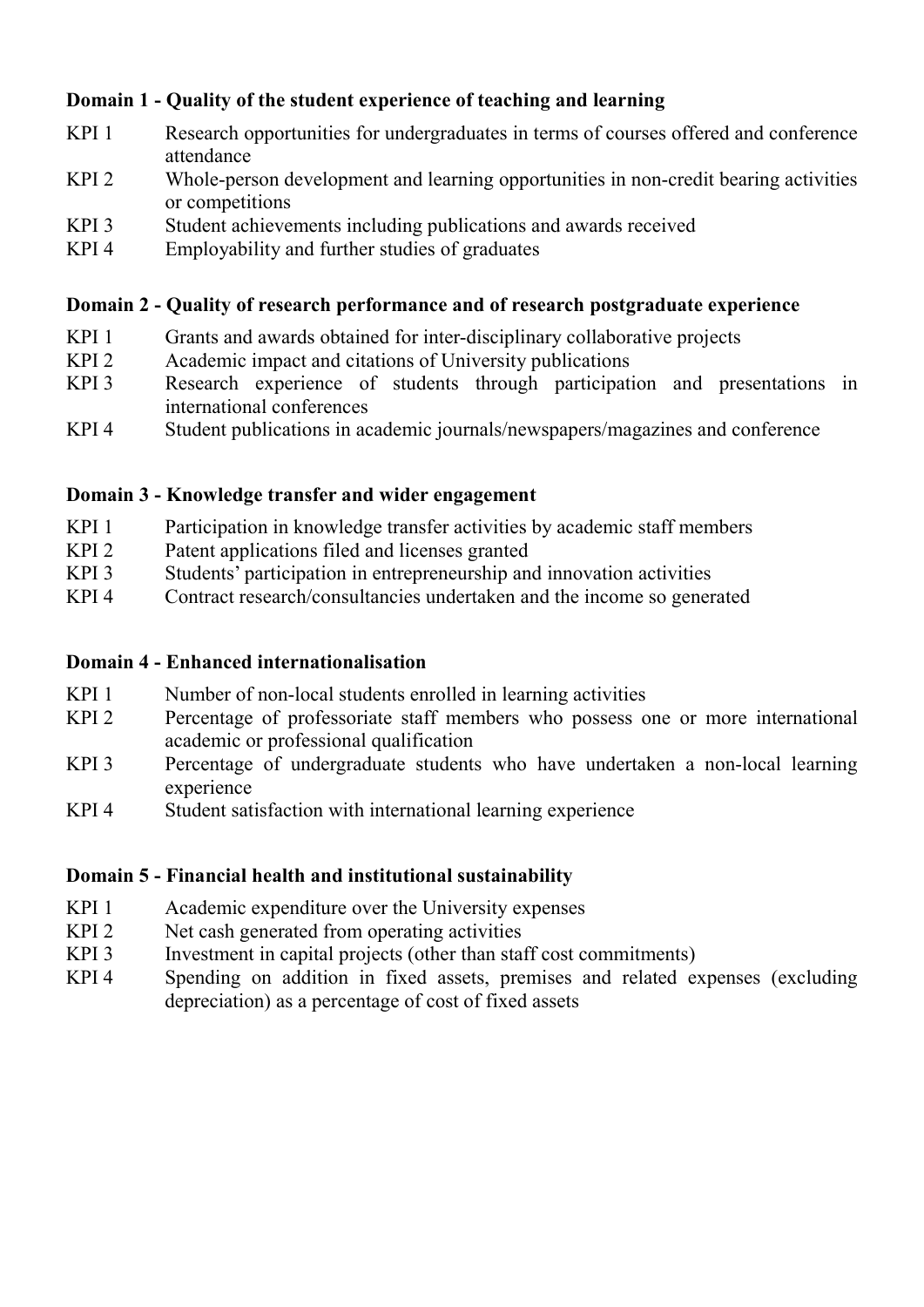# **Domain 1: Quality of student experience of learning and teaching**

| <b>CUHK Key Performance Indicators</b>                    | <b>Remarks</b>                                          | <b>Values</b> |
|-----------------------------------------------------------|---------------------------------------------------------|---------------|
| <b>KPI 1 Research opportunities for undergraduates in</b> |                                                         |               |
| terms of courses offered and conference                   |                                                         |               |
| attendance                                                |                                                         |               |
| 1.a.1 Number of Ug courses with more than 75% of          |                                                         | 929           |
| learning and assessment activities being research-        |                                                         |               |
| oriented in the academic years from 2017/18 to 2019/20    |                                                         |               |
| 1.a.2 Number of Ug students who participated in non-      |                                                         | 5,592         |
| credit bearing research-oriented activities in the        |                                                         |               |
| academic years from 2017/18 to 2019/20                    |                                                         |               |
| 1.a.3 Number of conference participations by Ug           |                                                         | 1,163         |
| students in the academic years from 2017/18 to 2019/20    |                                                         |               |
| 1.a.4 Number of conference presentations by Ug            |                                                         | 168           |
| students in the academic years from 2017/18 to 2019/20    |                                                         |               |
| KPI 2 Whole-person development and learning               |                                                         |               |
| opportunities in non-credit bearing activities or         |                                                         |               |
| competitions                                              |                                                         |               |
| 1.b.1 Number of non-credit bearing activities (including  | The I · CARE framework guides our students' whole-      | 1,071         |
| competitions) organised under the I · CARE framework      | person development. The targets, values, and skills our |               |
| in the academic years from 2017/18 to 2019/20             | students are expected to attain are categorised as      |               |
|                                                           | follows: I(Integrity and moral development),            |               |
|                                                           | C(Creativity and intellectual development),             |               |
|                                                           | A(Appreciation of life and aesthetic development),      |               |
|                                                           | R(Relationships and social development), E(Energy and   |               |
|                                                           | wellness)                                               |               |
| 1.b.2 Number of student participations in the non-credit  |                                                         | 121,926       |
| bearing activities (including competitions) organised     |                                                         |               |
| under the I · CARE framework in the academic years        |                                                         |               |
| from 2017/18 to 2019/20                                   |                                                         |               |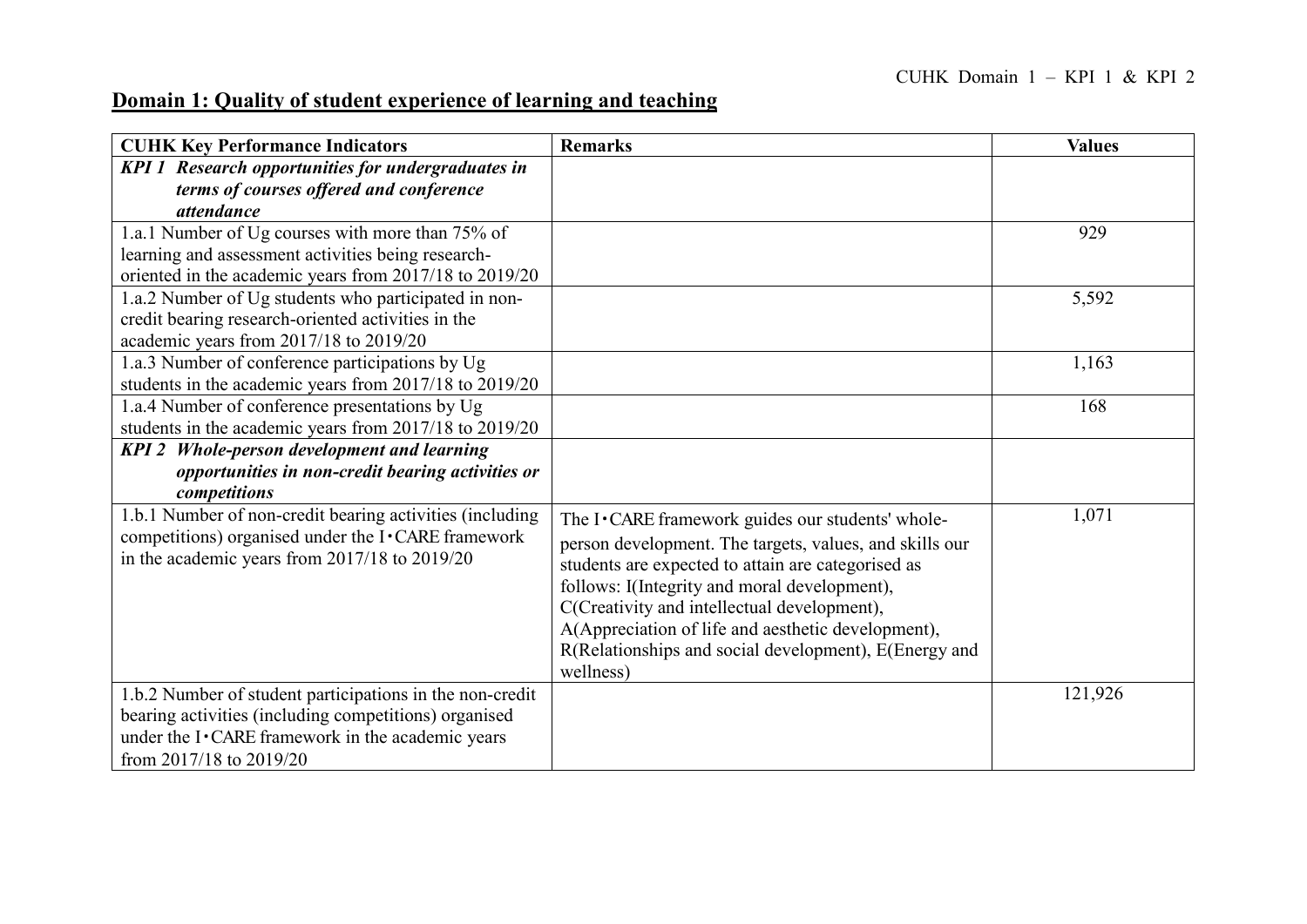CUHK Domain 1 – KPI 3 & KPI 4

| <b>CUHK Key Performance Indicators</b>                                                                                                    | <b>Remarks</b>                                                                                                                                | <b>Values</b>             |
|-------------------------------------------------------------------------------------------------------------------------------------------|-----------------------------------------------------------------------------------------------------------------------------------------------|---------------------------|
| <b>KPI 3</b> Student achievements including publications<br>and awards received                                                           |                                                                                                                                               |                           |
| 1.c.1 Number of publications by Ug students in the<br>academic years from 2017/18 to 2019/20                                              |                                                                                                                                               | 1,920                     |
| 1.c.2 Number of journal publications by Ug students in<br>the academic years from $2017/18$ to $2019/20$                                  |                                                                                                                                               | 288                       |
| 1.c.3 Number of Ug students who received awards from<br>competitions in the academic years from 2017/18 to<br>2019/20                     |                                                                                                                                               | 2,455                     |
| KPI 4 Employability and further studies of graduates                                                                                      |                                                                                                                                               |                           |
| 1.d.1 Proportion of bachelor-degree graduates in 2020<br>who are in full-time employment and/or further study as<br>at December 2020.     | Unlike CDCF, graduates who returned to their place of<br>origin for full-time employment or further studies is<br>not classified as "Others". | 90.8% (as at 15 Mar 2021) |
| 1.d.2 Proportion of postgraduate degree graduates in<br>2020 who are in full-time employment and/or further<br>study as at December 2020. |                                                                                                                                               | 90.2% (as at 15 Mar 2021) |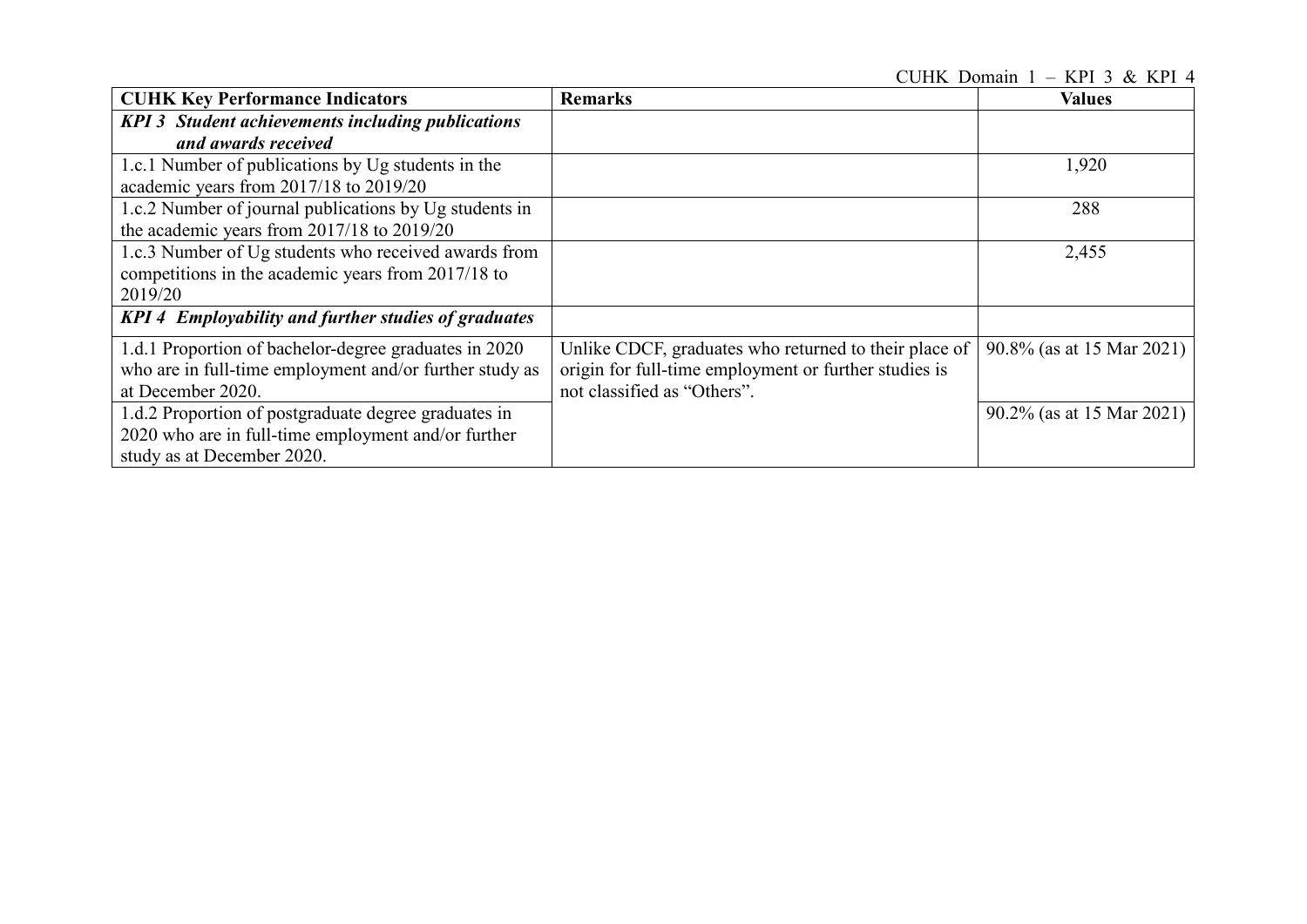# **Domain 2: Quality of research performance and of research postgraduate experience**

| <b>CUHK Key Performance Indicators</b>                                                                                                                | <b>Remarks</b>                                                                                                                                          | <b>Values</b>            |
|-------------------------------------------------------------------------------------------------------------------------------------------------------|---------------------------------------------------------------------------------------------------------------------------------------------------------|--------------------------|
| <b>KPI 1 Grants and awards obtained for inter-disciplinary</b><br>collaborative projects                                                              |                                                                                                                                                         |                          |
| 2.a.1 Number of grants obtained for inter-disciplinary<br>collaborative projects in 2019/20 financial year (ended 30 June)                            | "Inter-disciplinary" means "inter-<br>departmental"                                                                                                     | 229                      |
| 2.a.2 Amount awarded to inter-disciplinary collaborative<br>projects in 2019/20 financial year (ended 30 June)                                        |                                                                                                                                                         | \$499,779,256.67 HKD     |
| <b>KPI 2</b> Academic impact and citations of University<br>publications                                                                              |                                                                                                                                                         |                          |
| 2.b.1 Number of citations in a period of x years that are<br>attributed to CUHK publications over a period of y years                                 | $x = 2015 - 2020$ , $y = 2015 - 2019$                                                                                                                   | 18.23 citation per paper |
| KPI 3 Research experience of students through participation<br>and presentations in international conferences                                         |                                                                                                                                                         |                          |
| 2.c.1 Number of RPg student participations in conferences in<br>the academic years from $2017/18$ to $2019/20$                                        |                                                                                                                                                         | 4,466                    |
| 2.c.2 Number of RPg student presentations in conferences in<br>the academic years from $2017/18$ to $2019/20$                                         |                                                                                                                                                         | 3,179                    |
| <b>KPI 4 Student publications in academic</b><br>journals/newspapers/magazines and conference                                                         |                                                                                                                                                         |                          |
| 2.d.1 Number of RPg publications in academic journals in the<br>academic years from 2017/18 to 2019/20                                                |                                                                                                                                                         | 3,644                    |
| 2.d.2 Number of RPg publications in conference proceedings in<br>the academic years from $2017/18$ to $2019/20$                                       |                                                                                                                                                         | 2,786                    |
| 2.d.3 Number of RPg online publications, RPg publications in<br>newspapers/magazines and other forms in the academic years<br>from 2017/18 to 2019/20 | "Other forms" include artwork and<br>exhibition, performance, book chapter,<br>software, seminar and conference<br>presentation, and patent application | 901                      |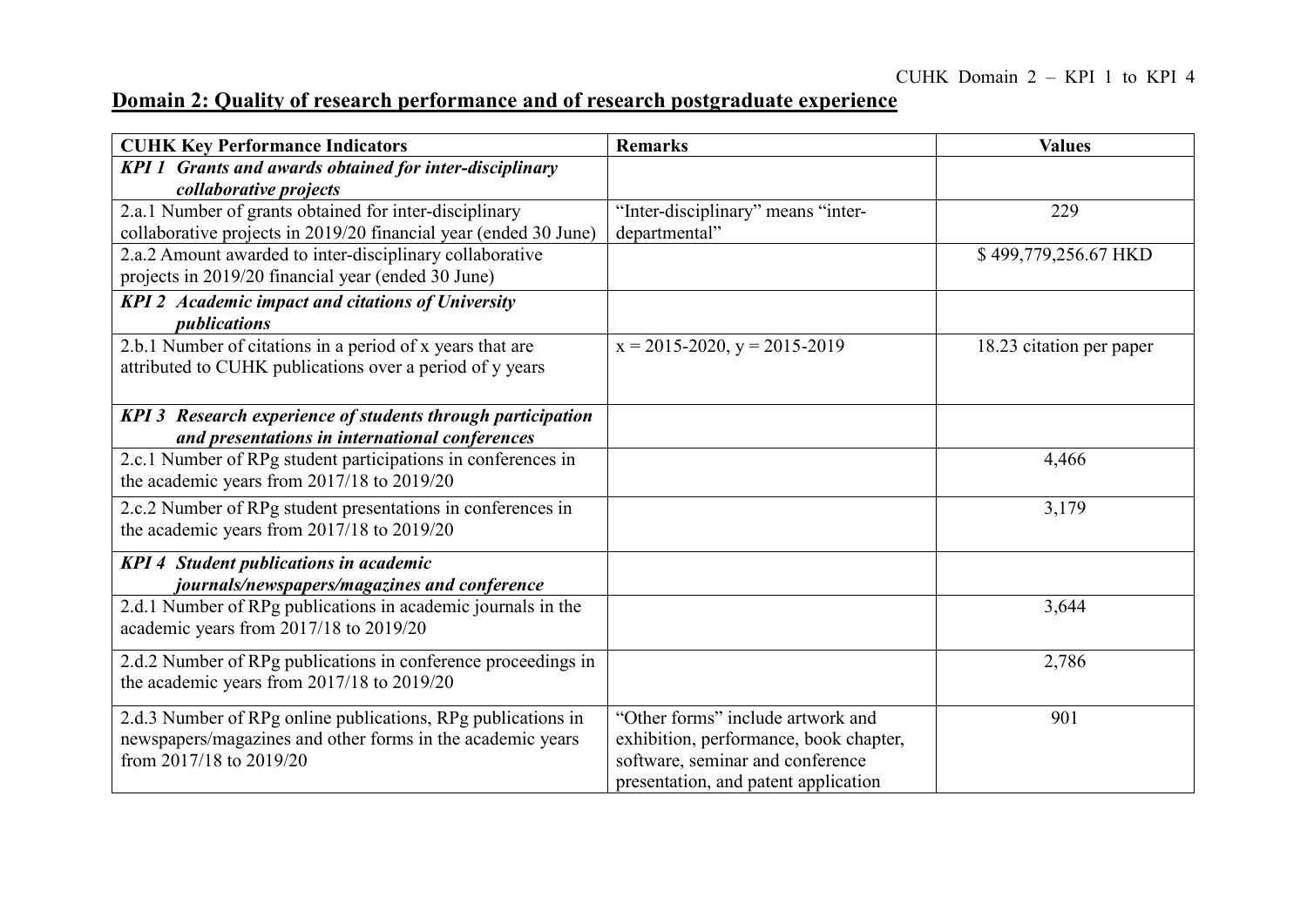## **Domain 3: Knowledge transfer and wider engagement**

| <b>CUHK Key Performance Indicators</b>                   | <b>Remarks</b>             | <b>Values</b> |         |         |
|----------------------------------------------------------|----------------------------|---------------|---------|---------|
| <b>KPI 1 Participation in knowledge transfer</b>         |                            | 2017/18       | 2018/19 | 2019/20 |
| activities by academic staff members                     |                            |               |         |         |
| 3.a.1 Number of participations in KT activities by       | Follow definition of       |               |         |         |
| academic staff members in each of the financial          | UGC/CDCF for KT activities |               |         |         |
| years from 2017/18 to 2019/20 (ended 30 June)            |                            | 1,242         | 1,756   | 1,073   |
| <b>KPI 2</b> Patent applications filed and licenses      |                            | 2017/18       | 2018/19 | 2019/20 |
| granted                                                  |                            |               |         |         |
| 3.b.1 Number of patent applications filed by CUHK        |                            |               |         |         |
| in each of the financial years from 2017/18 to           |                            |               |         |         |
| 2019/20 (ended 30 June)                                  |                            | 327           | 315     | 386     |
| 3.b.2 Number of patents granted to CUHK in each          |                            |               |         |         |
| of the financial years from 2017/18 to 2019/20           |                            |               |         |         |
| (ended 30 June)                                          |                            | 185           | 202     | 257     |
| 3.b.3 Number of licenses granted by CUHK for             |                            |               |         |         |
| research outputs developed by CUHK researchers           |                            |               |         |         |
| in each of the financial years from 2017/18 to           |                            |               |         |         |
| 2019/20 (ended 30 June)                                  |                            | 78            | 91      | 52      |
| <b>KPI 3 Students' participation in entrepreneurship</b> |                            |               |         |         |
| and innovation activities                                |                            |               |         |         |
| 3.c.1 Number of student activities (including            |                            |               | 240     |         |
| competitions), related to entrepreneurship or            |                            |               |         |         |
| innovation, which were organised in the academic         |                            |               |         |         |
| years from 2017/18 to 2019/20                            |                            |               |         |         |
| 3.c.2 Number of students who participated in             |                            |               | 11,057  |         |
| activities (including competitions) which were           |                            |               |         |         |
| related to entrepreneurship or innovation in the         |                            |               |         |         |
| academic years from 2017/18 to 2019/20                   |                            |               |         |         |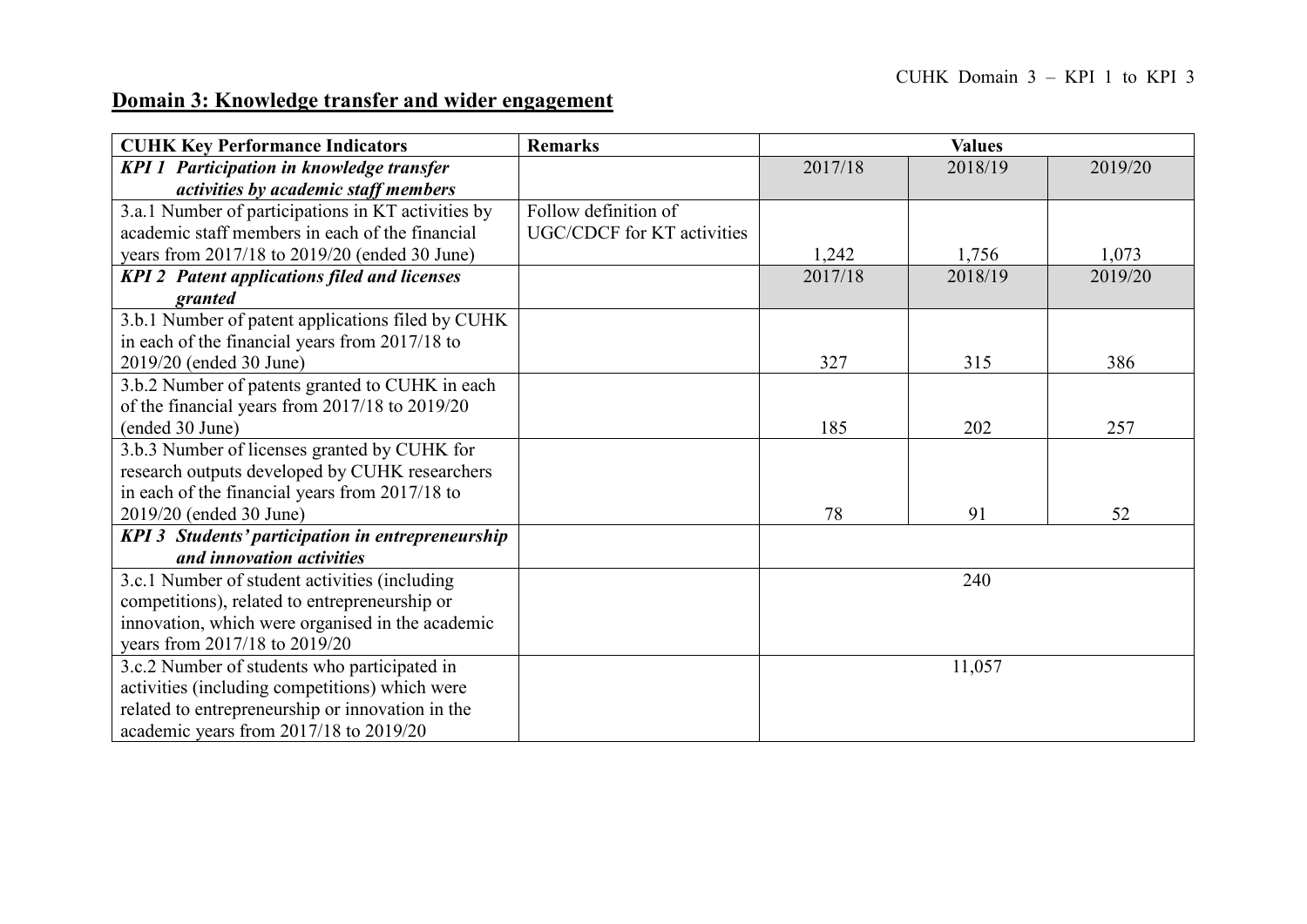## **Domain 3: Knowledge transfer and wider engagement**

| <b>CUHK Key Performance Indicators</b>                                                                                                       | <b>Remarks</b>                                                                                                                                                                                                                                                                                                                                                                                                                | <b>Values</b> |               |               |
|----------------------------------------------------------------------------------------------------------------------------------------------|-------------------------------------------------------------------------------------------------------------------------------------------------------------------------------------------------------------------------------------------------------------------------------------------------------------------------------------------------------------------------------------------------------------------------------|---------------|---------------|---------------|
| <b>KPI 4 Contract</b><br>research/consultancies                                                                                              |                                                                                                                                                                                                                                                                                                                                                                                                                               | 2017/18       | 2018/19       | 2019/20       |
| undertaken and the income so<br>generated                                                                                                    |                                                                                                                                                                                                                                                                                                                                                                                                                               |               |               |               |
| 3.d.1 Number of contract research<br>projects undertaken in each of the<br>financial years from 2017/18 to<br>2019/20 (ended 30 June)        | Defined as "research projects meeting<br>the specific research needs of external<br>partners, which is likely to be a service<br>that could otherwise be procured from<br>non-higher<br>education<br>institution<br>providers."                                                                                                                                                                                               | 66            | 69            | 78            |
| 3.d.2 Number of consultancies<br>undertaken in each of the financial<br>years from 2017/18 to 2019/20 (ended<br>30 June)                     | Defined as "the provision of expert<br>advice and work usually paid for at a<br>market rate, which, while it may involve<br>a degree of analysis, measurement or<br>testing, is crucially dependent on a high<br>degree of intellectual input from the<br>institution of the client (commercial or<br>non-commercial) without the creation of<br>new knowledge (although new<br>understanding is the main desired<br>impact). | 363           | 384           | 299           |
| 3.d.3 Total income generated from<br>contract research projects in each of the<br>financial years from 2017/18 to<br>2019/20 (ended 30 June) |                                                                                                                                                                                                                                                                                                                                                                                                                               | \$81,965,174  | \$57,167,163  | \$75,278,899  |
| 3.d.4 Total income generated from<br>consultancies in each of the financial<br>years from 2017/18 to 2019/20 (ended<br>30 June)              |                                                                                                                                                                                                                                                                                                                                                                                                                               | \$137,975,630 | \$168,019,850 | \$141,080,199 |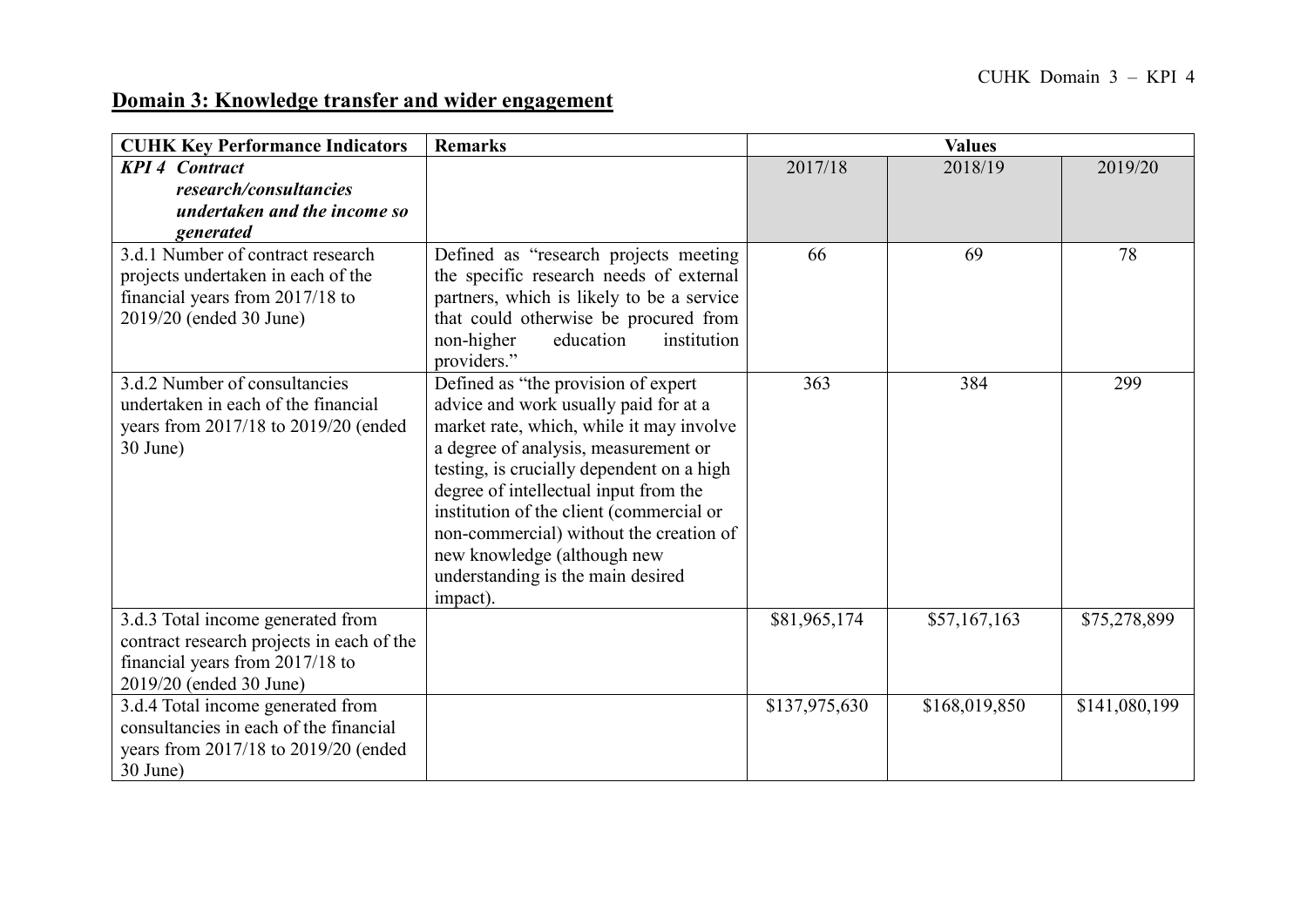## **Domain 4: Enhanced internationalisation**

| <b>CUHK Key Performance Indicators</b>                        | <b>Remarks</b>                             | <b>Values</b>                    |         |
|---------------------------------------------------------------|--------------------------------------------|----------------------------------|---------|
| KPI 1 Number of non-local students enrolled in learning       |                                            | 2018/19                          | 2019/20 |
| activities                                                    |                                            |                                  |         |
| 4.a.1 Total number of non-local students enrolled in learning | "Non-local students" includes non-local    | 6,627                            | 5,313   |
| activities in each of the academic years from 2018/19 to      | students doing a degree programme,         |                                  |         |
| 2019/20                                                       | exchange-in students during term-time,     |                                  |         |
|                                                               | non-local summer programme                 |                                  |         |
|                                                               | participants, non-local students making    |                                  |         |
|                                                               | short visits with a formal status.         |                                  |         |
| KPI 2 Percentage of professoriate staff members who           |                                            |                                  |         |
| possess one or more international academic or                 |                                            |                                  |         |
| professional qualification                                    |                                            |                                  |         |
| 4.b.1 Percentage of professoriate staff members as at 30      | Professoriate staff equivalent to UGC "A   | 93.0%                            |         |
| September 2020 who possess an international academic or       | to I" staff                                |                                  |         |
| professional qualification                                    |                                            |                                  |         |
| KPI 3 Percentage of undergraduate students who have           |                                            | 2020                             |         |
| undertaken a non-local learning experience                    |                                            |                                  |         |
| 4.c.1 Percentage of Ug students, graduated in 2020, who had   |                                            | 69%                              |         |
| undertaken a non-local learning experience                    |                                            |                                  |         |
| <b>KPI 4 Student satisfaction with international learning</b> |                                            | Results from 2020 iMPACT Study   |         |
| experience                                                    |                                            |                                  |         |
| 4.d.1 Percentage of Ug students who had participated in       |                                            | 94%                              |         |
| term-time exchange or experiential learning programmes        |                                            |                                  |         |
| outside Hong Kong in 2019/20 academic year and were           |                                            |                                  |         |
| satisfied or very satisfied with the overall learning         |                                            |                                  |         |
| experience                                                    |                                            |                                  |         |
| 4.d.2 Percentage of Ug students who felt they had improved    | "Core skills" includes cultural awareness, | Cultural awareness: 99%          |         |
| core skills after participation in non-local learning         | ability to deal with change, and global    | Ability to deal with change: 98% |         |
| experience in 2019/20 academic year                           | awareness                                  | Global awareness: 98%            |         |